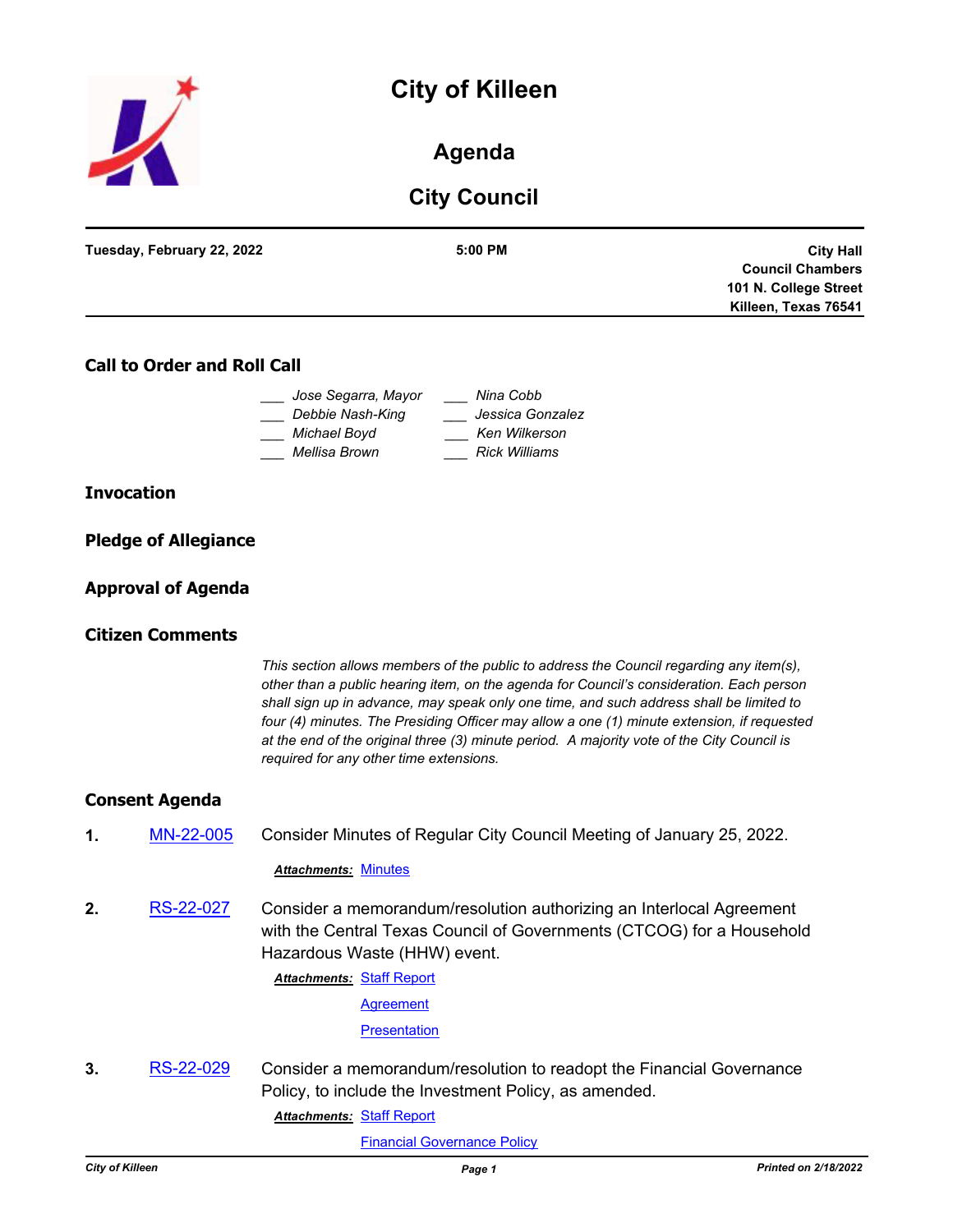#### **[Presentation](http://killeen.legistar.com/gateway.aspx?M=F&ID=639451e7-d237-4b43-923b-edfa30b1cd64.pdf)**

## **Resolutions**

**4.** [RS-22-028](http://killeen.legistar.com/gateway.aspx?m=l&id=/matter.aspx?key=5933) Consider a memorandum/resolution of support and/or resolution of no objection for five (5) applications to Texas Department of Housing & Community Affairs for affordable housing developments.

> **Attachments: [Staff Report](http://killeen.legistar.com/gateway.aspx?M=F&ID=bce109ef-1adc-402b-b2ab-987b67b76cc8.pdf) [Policy](http://killeen.legistar.com/gateway.aspx?M=F&ID=d0483488-602b-46db-9c8e-8cdbbaeaec12.pdf) [Applications](http://killeen.legistar.com/gateway.aspx?M=F&ID=43e6d69e-6ecb-4f85-a692-ac1bd7c2880f.pdf)** [Resolutions of Support](http://killeen.legistar.com/gateway.aspx?M=F&ID=bb1d4d3e-115b-44e0-9a18-c8b2129f44f7.pdf) [Resolutions of No Objection](http://killeen.legistar.com/gateway.aspx?M=F&ID=7f674e03-1637-4cb2-ac9d-af34d76a7e37.pdf) **[Maps](http://killeen.legistar.com/gateway.aspx?M=F&ID=7f9f28b9-ead9-42e5-b2fa-dd57caf0fc49.pdf) [Presentations](http://killeen.legistar.com/gateway.aspx?M=F&ID=c3174707-dc6c-48a7-beb0-7101ccb70e37.pdf)**

# **Public Hearings**

**5.** [PH-22-013](http://killeen.legistar.com/gateway.aspx?m=l&id=/matter.aspx?key=5882) HOLD a public hearing and consider an ordinance requested by Joshua Welch on behalf of CP Summit Group, Loverd Wilson Mitchell Trust, Penelope McDonald & Ray Fread (Case #Z21-41), to rezone approximately 80.85 acres out of the J.H. Lewis Survey, Abstract No 0536, the J.W. Morton Survey, Abstract No. 0587, and the T. Arnold Survey, Abstract No. 0055, from "A" (Agricultural District), "A-R1" (Agricultural Single-Family Residential District), and "R-1" (Single-Family Residential District) to Planned Unit Development (PUD) with "SF-2" (Single-Family Residential District). The property is generally located south of Prewitt Ranch Road and East of Clear Creek Road, Killeen, Texas. (Tabled from 02/08/22 Regular City Council Meeting)

**Attachments: [Staff Report](http://killeen.legistar.com/gateway.aspx?M=F&ID=1466dc4d-7fc3-4c06-8ec6-33d8fa9520b5.pdf)** 

- **[Maps](http://killeen.legistar.com/gateway.aspx?M=F&ID=325b89c8-d2fd-4066-9e4d-fa58fad6d707.pdf) [Minutes](http://killeen.legistar.com/gateway.aspx?M=F&ID=e8cda71c-cb2c-4571-b109-a057e4fdba80.pdf) [Ordinance](http://killeen.legistar.com/gateway.aspx?M=F&ID=c0ffa509-9498-4e0d-acec-012663d3257e.pdf) [PUD Concept Plan](http://killeen.legistar.com/gateway.aspx?M=F&ID=440d076b-2ebc-4fdf-aa33-f5b5e36e219e.pdf) [PUD Standards](http://killeen.legistar.com/gateway.aspx?M=F&ID=1ccb5c02-e44c-4d6c-a21b-3d3c45be7501.pdf) [Site Photos](http://killeen.legistar.com/gateway.aspx?M=F&ID=dc5aea95-d167-42b0-8ddd-152464c84ff8.pdf) [Considerations](http://killeen.legistar.com/gateway.aspx?M=F&ID=cc59f48e-473d-4296-a63b-ff7ec615b5a9.pdf) [Presentation](http://killeen.legistar.com/gateway.aspx?M=F&ID=e51f849b-609d-4b89-a234-08589944af64.pdf)**
- **6.** [PH-22-016](http://killeen.legistar.com/gateway.aspx?m=l&id=/matter.aspx?key=5961) HOLD a public hearing and consider an ordinance amending the FY 19-20 Annual Action Plan reprogramming CDBG-CV funding in the amount of \$294,215.46 for activities that prevent, prepare for and respond to the Coronavirus in the Killeen Community.

*Attachments:* [Staff Report](http://killeen.legistar.com/gateway.aspx?M=F&ID=053d2165-df7c-4f33-99b4-850365496505.pdf)